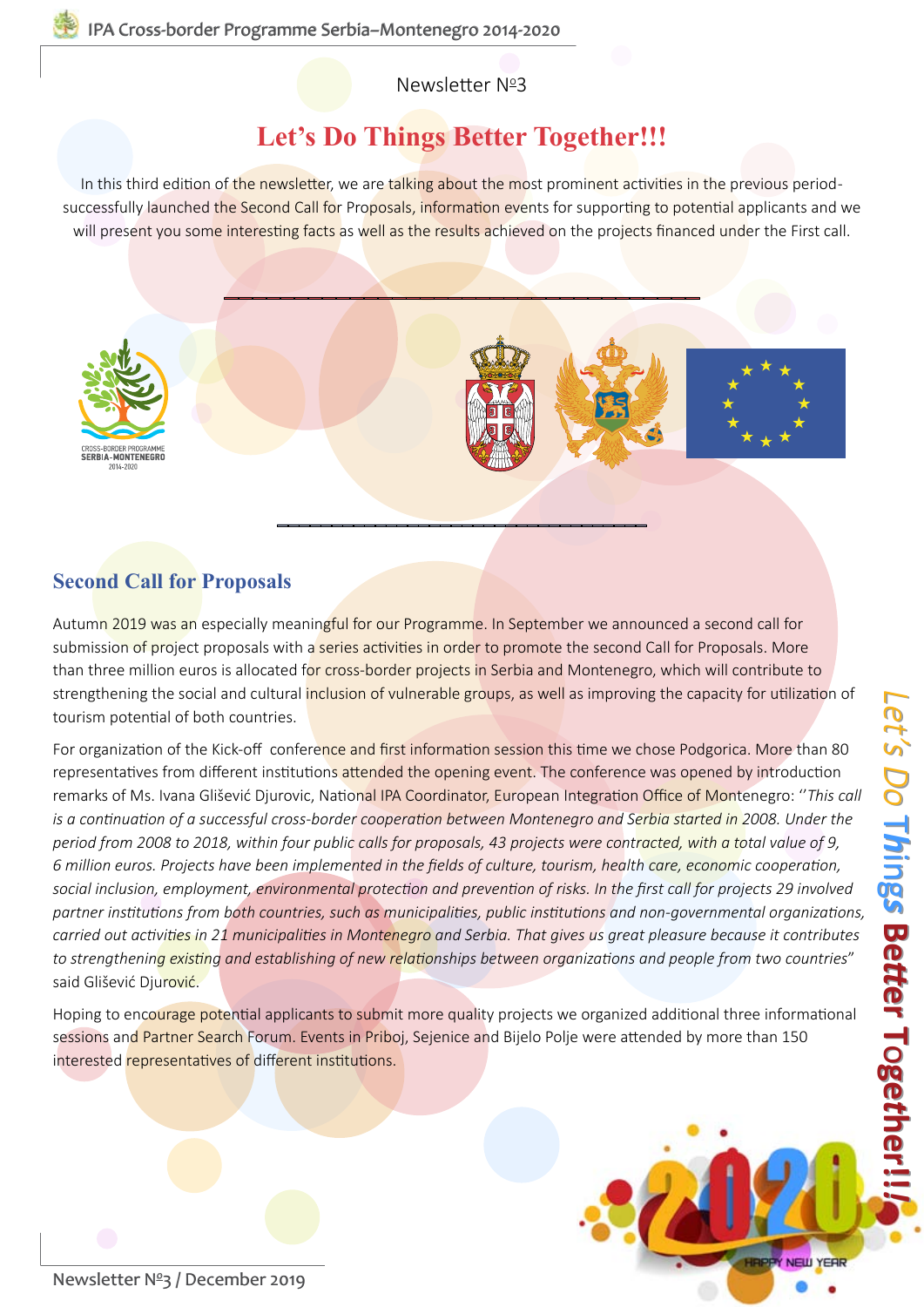### **[PORALIST](https://cbcsrb-mne.org/project/protection-observatory-for-regional-area-of-medicinal-plants-as-lively-cross-border-infrastructure-of-sustainable-tourism-poralist-2/)**

Medicinal and aromatic plants have been used as herbal remedies in Serbia and Montenegro for centuries and are widely present in pharmaceutical, cosmetic, chemical and food processing industries. Sustainable production of medicinal and other aromatic plants implies obtaining a seed and genetic raw materials through collection of noncultivated plants for production of plants (cultivation, plantation production). 43% of total medicinal plants in Europe grows in Serbia and 26% in Montenegro.

One of the main instruments and a mechanism for reaching the project goals and inducing new initiatives in targeted fields is a modern and integrated information system which shall evolve from this cross-border collaboration in a form of multipurpose web platform for environmental protection in municipalities of Prijepolje and Bijelo Polje. The platform will be accessible by all interested individuals and relevant institutions in both countries active in the sector of medicinal plants, biodiversity and environmental protection in general.

In addition to the field assessment of the current state in the targeted region, surveying herbs population and establishment of medicinal plants' functional observatory, other project activities are directed to local population dealing with medicinal plants and capacity building necessary for accountable use of available natural resources and integration of their potentials in other sectors, primarily tourism.



In the previous period, trainings educating local actors on importance, protection, sustainable collection techniques, packing and storage of medicinal plants, with special focus on container cultivation and composting, were organized in Prijepolje and Bijelo Polje.

"*I am eager to be a part of this project, since I see it as a chance to continue handmade production of soaps based on medicinal plants. Thanks to support not only in networking with suppliers of raw material and potential buyers, but in gaining knowledge and introducing with the best practice examples in small business development. Dah svežine* 



*soaps enriched with medicinal plants' components, used for medicinal and cosmetic purposes. The greatest challenge for its growth is improvement of distribution. I hope that participation in this project and activities related to design of appropriate package and cooperation with partners, will help me to expand business and secure my employment*" says Slavojka Reljić, owner of the small soap production in

NEW YEAR



Newsletter Nº[3 / December 2019](http://cbcsrb-mne.org)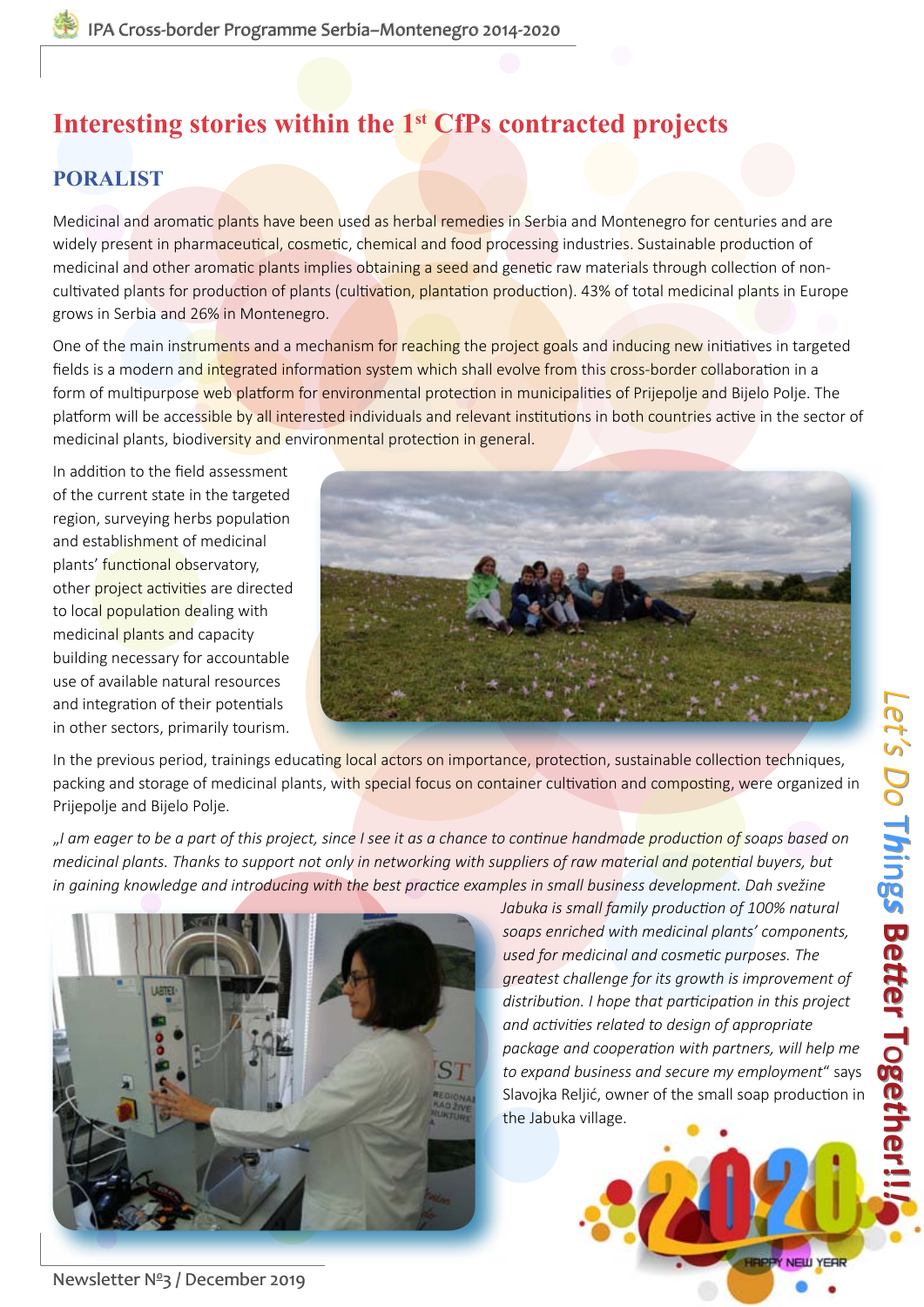### **CRAFTSMAN**

In terms of creation of more sustainable systemic support to craftsmen, cross-border cooperation is highly important, for exchange of experience, broadening the market and creation of new market. It is also important for the institutions to strengthen capacities for cross-border cooperation and learning from different management experiences.

The problem of lack of jobs opportunities and migration of youth towards Western Europe among other issues burdens local communicates both in Rozaje (Montenegro) and Sjenica (Serbia). Those two municipalities established cooperation and win the project under the name "Craftsman". Traditionally crafts and artisans has been well known in both municipalities before industrialisation and was neglected during last decade of



crisis that include war in the area of former Yugoslavia. The economic situation in Rožaje and Sjenica is characterised by extreme underdevelopment, deep recession in industrial and agricultural production, and high unemployment rate especially among youth, who lack in job opportunities, what often causes migration towards capitals or towards



European Union.

With financial support, worth 164.446 euros,the Municipality of Rožaje and Municipality Sjenica increased employability and employment opportunities of craftsmen and created business friendly environment for existing and new craftsmen entrepreneurs. Through tailor made set of activities the

*[Let's Do](http://cbcsrb-mne.org)*

 $\overline{\phantom{a}}$ *h*

 $\overline{\phantom{0}}$ *h*

ing *s*

ing *s*

**Be**

**B**<br>6

**Let's Do Things Better Together!!!** 

*tt*

*tt*

**er T**

**er T**

o**ge** *t*

o**ge** *t*

**[her!!](http://cbcsrb-mne.org)**

**her!!**

*!*

Y NEW YEAR

project so far supported 60 direct beneficiaries through trainings and mentoring services, strengthened capacities of the local communities for development of craftsmanship, strengthened capacities of the vocational high schools for craftsmanship education curricula improvement and provided significant contribution for creation of sustainable support for craftsmen in Rožaje and Sjenica.

''*The CRAFTSMAN project is a great opportunity for the development of business ideas, in terms of networking with professionals from various fields (economy, entrepreneurship, business, psychology,*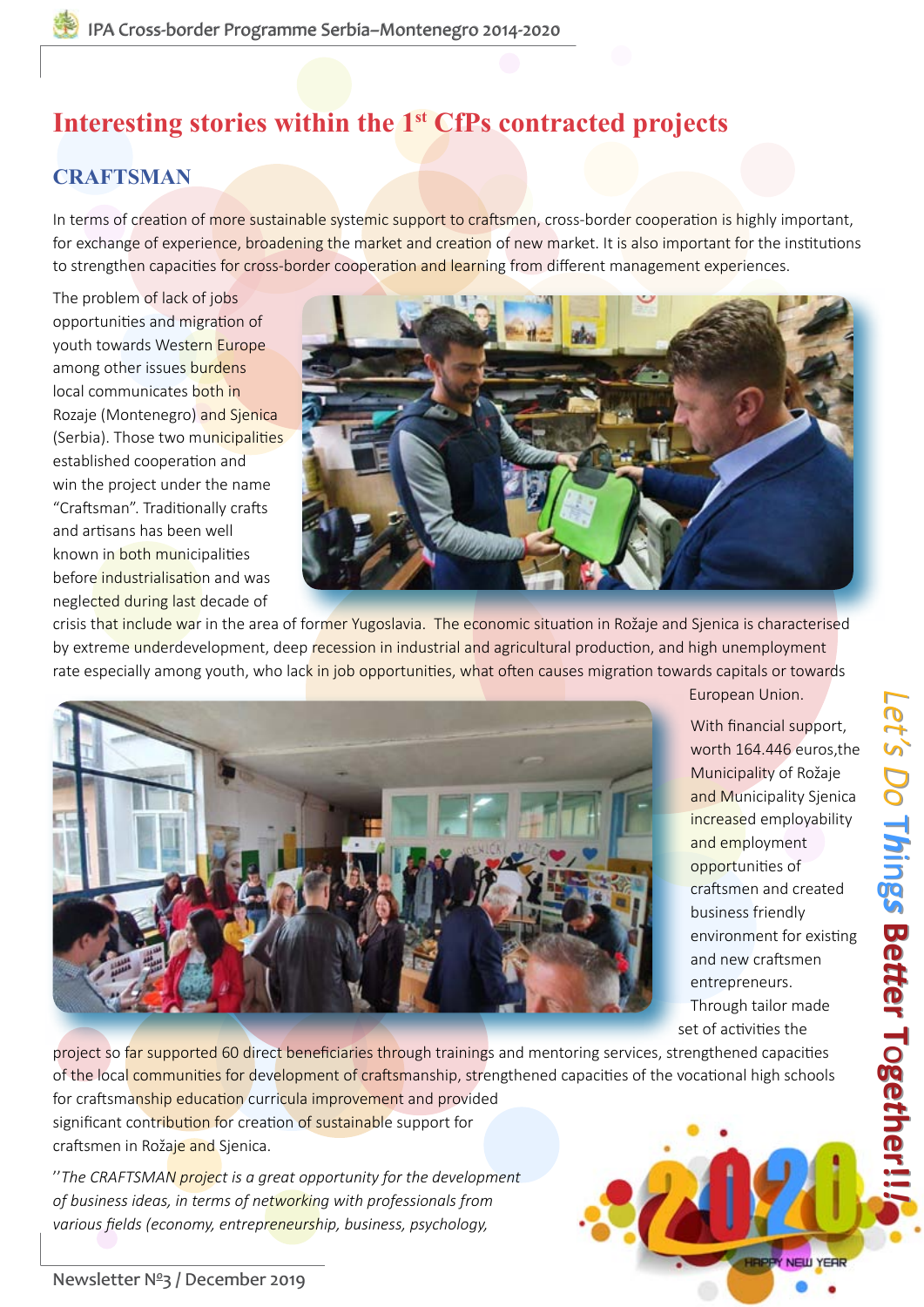*media…) and in obtaining the needed input and guidance (step-by-step with the provided mentors) for the development and implementation of the idea into a sustainable and profitable business. The project based activities offer tools for overcoming the obstacles set by personal doubts and insecurities as well as tools for additional knowledge that is crucial*  in clarification and realisation of the business idea. More precisely, this project and the professionals connected with it *are partners on each single business idea with a great commitment to see that idea transformed into a business*'' said Semir Dedeić, craftsman from Rožaje.



In terms of creation of more sustainable systemic support to craftsmen, cross-border cooperation is highly important, for exchange of experience, broadening the market and creation of new market. It is also important for the institutions to strengthen capacities for cross-border cooperation and learning from different management experiences.



Newsletter Nº[3 / December 2019](http://cbcsrb-mne.org)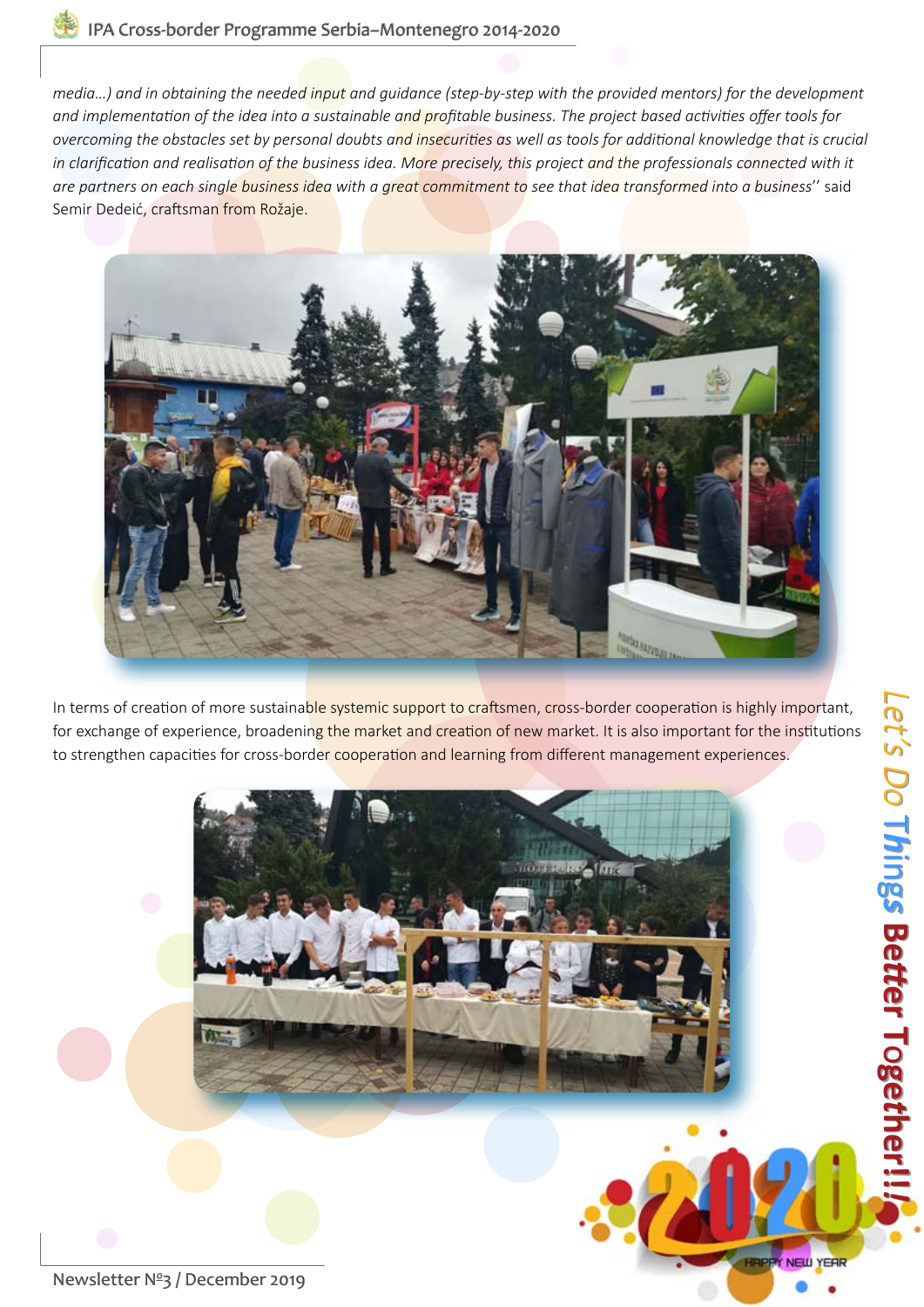#### **[WE CAN](https://cbcsrb-mne.org/project/reducing-impact-of-local-communities-of-the-cross-border-region-serbia-montenegro-to-climate-changes-we-can/)**

The project "Reducing the impact of local communities of the cross-border region Serbia-Montenegro to climate changes – WE CAN" main goal is to build technical capacities of local communities and effectively improve their knowledge by using local renewable energy sources and increasing energy efficiency, as measures to reduce climate change.

One of the key target groups are young people who attend primary and secondary schools in the border regions of Serbia-Montenegro and the project envisages a series of activities that should contribute to improving the educational process and knowledge of them about renewable energy resources and reducing climate change.

One of the selected partner schools is an agricultural-chemical school "Dr Djordje Radic" from Kraljevo. As part of

the "pilot projects" in the field of renewable energy and the creation of preconditions for better education of high school students in this area, the school got photovoltaic system for solar electric energy producing with power of 480W, for one of school Cabinet, which is also equipped, with support of the project, with computers, a projector, screen for projector and two magnetic boards, with the aim to pracicaly familiarise the students with use of solar energy to generate electricity.

Aleksandra Jovankin Aleksić, the pedagogue , gave the statement



on imortance of school's involvement in the project: "*The project" We can* 

ø

*"enables the practical usage of learning about renewable energy. Solar panels will provide students the opportunity to learn about the usage of solar energy through the technology needed in the classroom is supplied with electricity. Modernization of teaching through the use of information technologies keep pace with the time, teaching is up to date, more dynamic, more adapted to the interests of young people. The project "We can", in addition to direct benefits for teachers and students, who applies and use of modern technologies and renewable energy, contributes to the development of the school and the local community. By participation in the crossborder cooperation calls for proposals, as well as through international projects implemented by the school, our school becomes modern and competitive in the education and labor market, especially through the use of modern work methods. Cooperation with partner schools and organizations through this project extends* 

> *our network of associates, and makes us more prepared for future networking on local, national and international level*".

Newsletter Nº[3 / December 2019](http://cbcsrb-mne.org)

NEW YEAR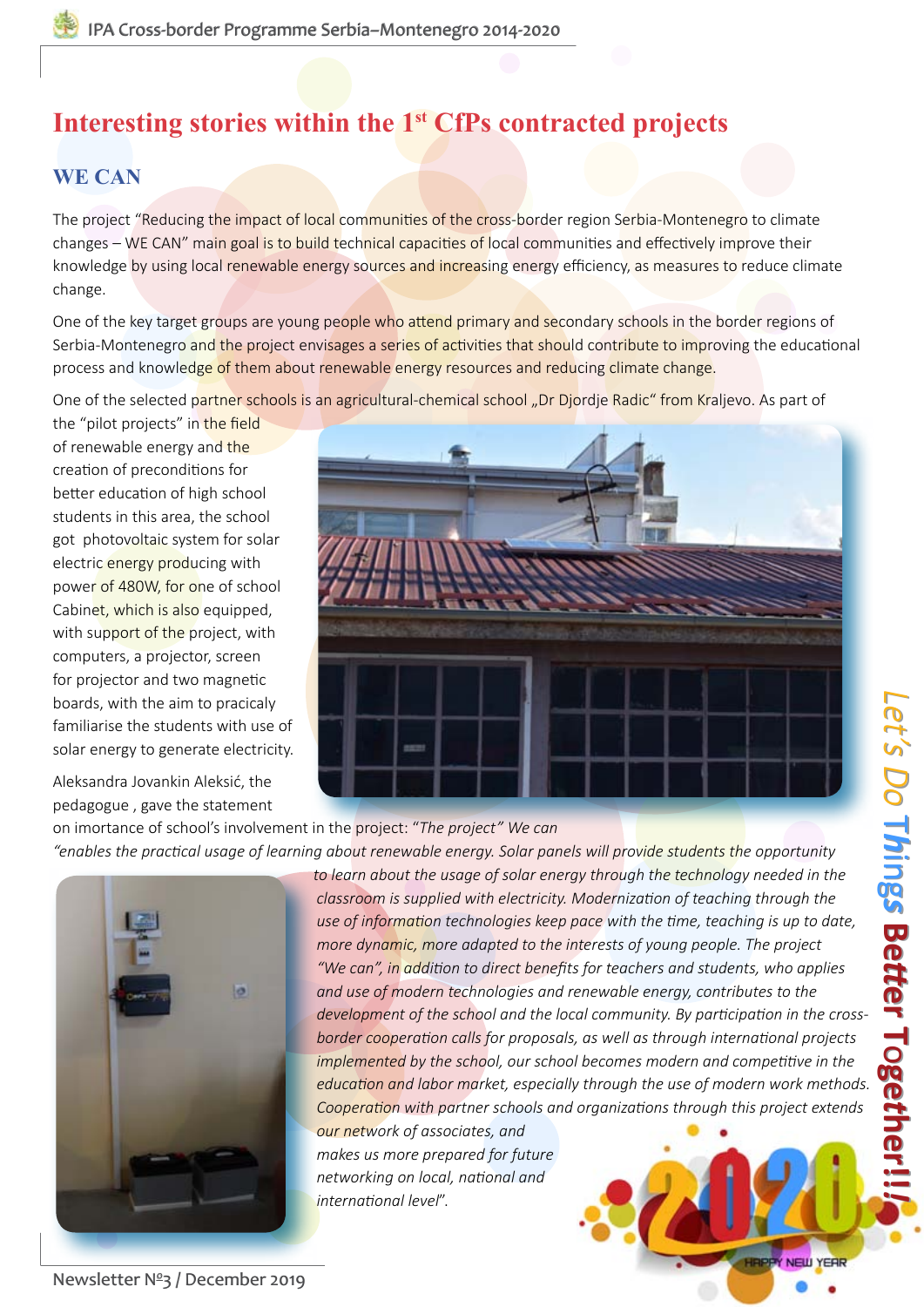#### **Rehabilitation of illegal dumps on the river Lim and raising awareness about its harmfulness**

Through the project "Rehabilitation of illegal dumps on the river Lim and raising awareness about its harmfulness" twelve illegal dumps have been cleaned in area of Bijelo Polje and Priboj municipalities.

Activities of the project are aimed at protecting the environment by cleaning illegal dumps, establishing a system of monitoring and raising awareness of people about proper disposal of waste.

"*Utility company "Usluga", Priboj has cleaned more than 6 illegal landfills envisaged by the project. We cleaned up the dump at the location near Sports Hall, near bus station Panja glava, the benches of the river Lim, which are quite long - from the new bridge to the old FAP Bridge, Banjski čamac and two sites near settlement Luka. As part of World Water Day, and later we cleaned the Coast of Lim River, in cooperation with the Rafting Club "Eco Lim" and the Office for Youth. During this action we collected more than 50 bags of solid waste. On some sites, unfortunately, unscrupulous individuals started disposing smaller amounts of garbage, but also the soil and construction waste*" says the director of the Utility Company "Usluga" Željko Ječmenica.

In order to prevent re-creation of illegal dumps, at the cleaned sites it is envisaged placement of garbage containers. The plan is to be set up video surveillance system at most endangered sites, which would reduce the possibility for citizens to dispose waste in places not envisaged for that purpose.



*[Let's Do](http://cbcsrb-mne.org)*

 $\overline{\phantom{a}}$ *h*

 $\overline{\phantom{0}}$ *h*

ing *s*

ing *s*

**Be**

**B**<br>6

**Let's Do Things Better Together!!!** 

*tt*

*tt*

**er T**

**er T**

o**ge** *t*

o**ge** *t*

**[her!!](http://cbcsrb-mne.org)**

**her!!**

*!*

"*Within the project we received 30 containers of 1.1 cubic meters, which will be placed on cleaned sites and other places. The greening of cleaned sites is envisaged – by project we were supported with procurement of 60 birch seedlings and 30 seedlings of pine and fir*" said Ječmenica.

Slobodanka Prebiračević, procurement and reporting officer, Municipality of Bijelo Polje, stated: "*We improved our* 



*capacities to implement EU cross-border projects through the project, and through the purchase of specialized laboratory equipment and training on its usage and by receiving certificates for operating with equipment, soon we will test the quality of the river and pot water in the municipalities of Priboj and Bijelo Polje, which is in addition to the cleaned landfills, the most important output of this cross-border project*".

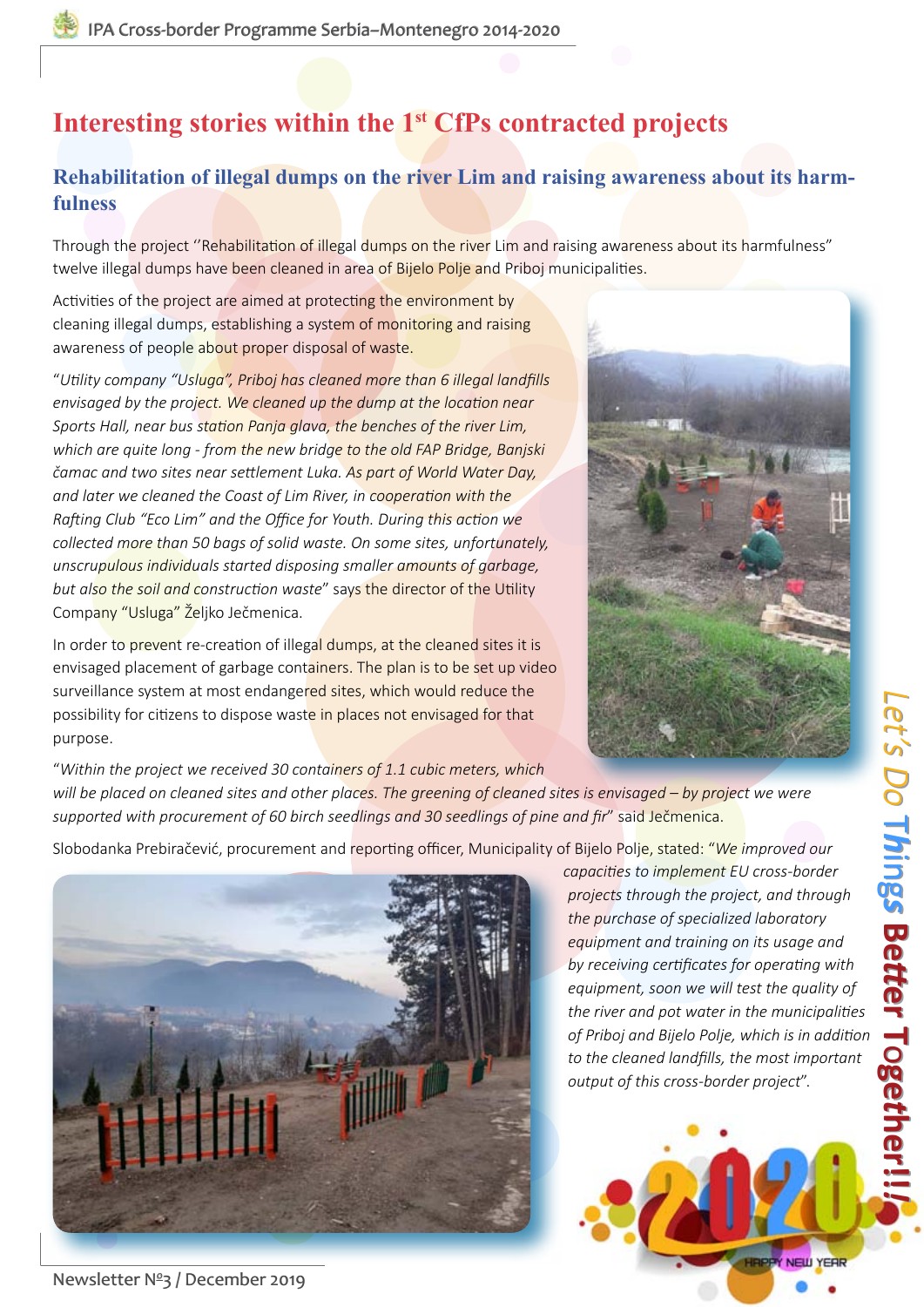#### **[BinS](https://cbcsrb-mne.org/project/bringing-in-sustainable-waste-management-bins/)**

The project "Bringing in sustainable waste management-Bins" jointly implemented by the Municipality Gusinje, as a lead partner, and the Public Utility Company "Vrela" from Sjenica provides a contribution to environmental protection in the border regions by strengthening the system of solid waste management. The concrete benefits for the two municipalities, as well as their utility companies, are reflected in the procurement of specilised trucks for the collection of solid waste and 60 containers which will greatly contribute to improving the state of public utilities.

"*The benefits of this project are really of great importance. Created better conditions for the quality of life of our citizens in terms of depositing waste on the one hand, and on the other the project enabled our utility to better performance in carrying out our daily activities.*



*When it comes to changes that this project created, these are related to the manners of our Company performance, as well as making the assumption that in the future work delays possibilities are at the lowest possibility. One of the most important changes is that the realization of this project provides greater security and confidence to our citizens when it comes to carrying out our activities. The benefit of cross-border cooperation is of great importance. The importance of such projects is an indication that the institution or public service from different countries can jointly implement such an important project. Also, the exchange of experiences are very important. The fact is that the project contributed to increased the level of environmental protection. There is a wide range of possibilities to contribute to improving the quality of life of citizens. We believe that we should continue with the implementation of similar projects of cross-border cooperation related to municipal waste and protecting the environment*" said the director of Ltd. Utility services Gusinje Demir Bajrović.

After completion of the project it is expected to hve increased interest of citizens for separate waste disposal, as well as improving the system for collecting waste in the municipalities of Sjenica and Gusinje.



*[Let's Do](http://cbcsrb-mne.org)*

 $\overline{\phantom{a}}$ *h*

 $\overline{\phantom{0}}$ *h*

ing *s*

ing *s*

**Be**

**B**<br>6

**Let's Do Things Better Together!!!** 

*tt*

*tt*

**er T**

**er T**

o**ge** *t*

o**ge** *t*

**[her!!](http://cbcsrb-mne.org)**

**her!!**

*!*